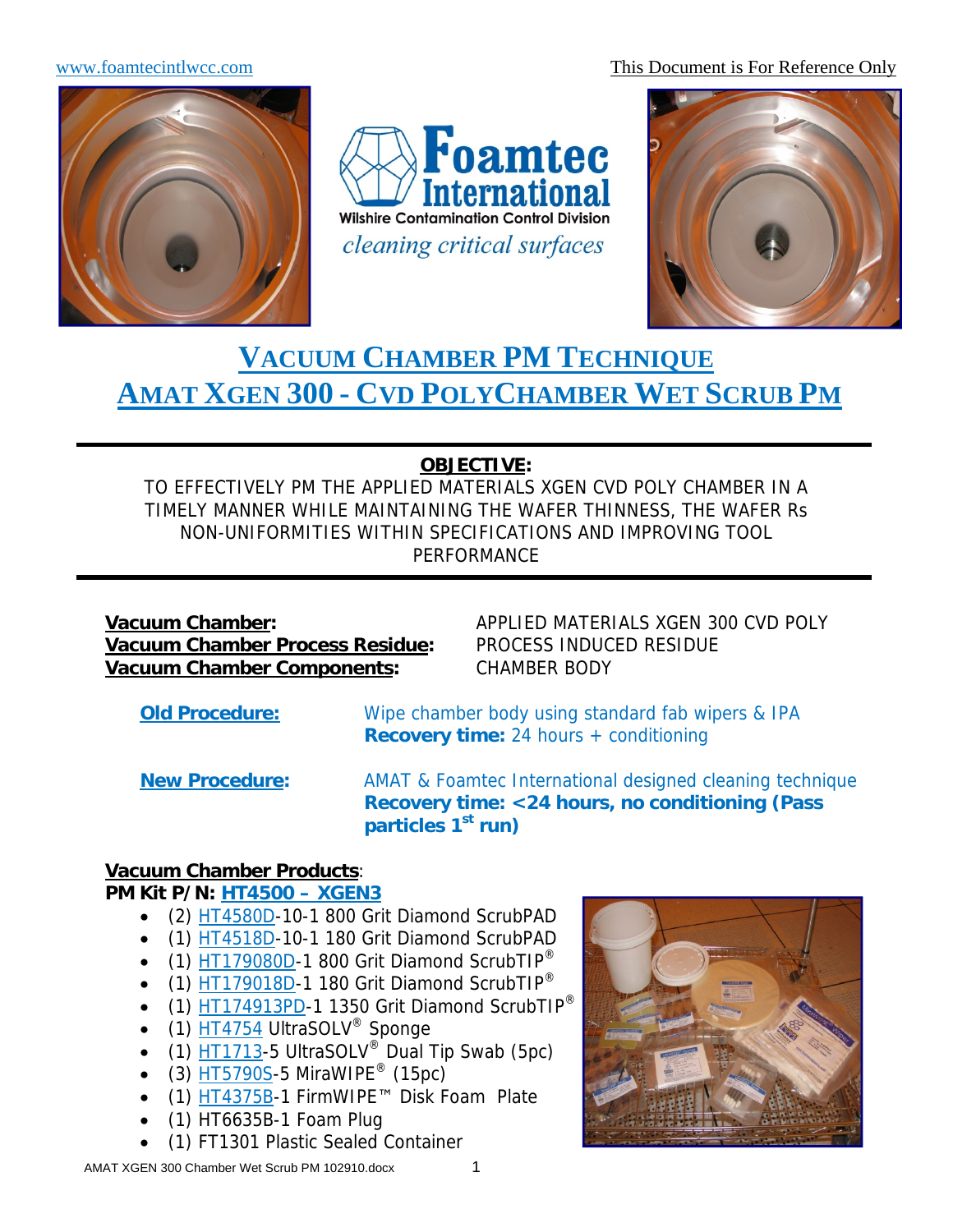View "How to" instructional videos on http://www.foamtecintlwcc.com/video/

#### **ENSURE TO REVIEW APPLIED MATERIALS CHAMBER WET SCRUCLEAN DOCUMENT PRIOR TO PERFORMING CHAMBER PM**

- **Step 1:** Using proper procedures and safety guidelines prepare AMAT XGEN 300 Poly Chamber for wet scrub (See Fig 1)
	- o Remove pumping plate
	- o Lift pin
	- o Heater assembly
	- o Manometer assembly

**Fig 1**: XGEN Chamber prepped for wet scrub PM



**Step 2:** Place HT4375B-1 FirmWIPE™ Disk Foam Plate in the bottom of the chamber to protect excess water from entering heater channel (See Fig 2 & 3)



**Fig 2 & 3**: Placing HT4375B-1 Foam Plate in bottom of chamber



**Step 3:** Place HT6635B-1 Foam Plug in pressure gauge channel for protection (See Fig 4 & 5)

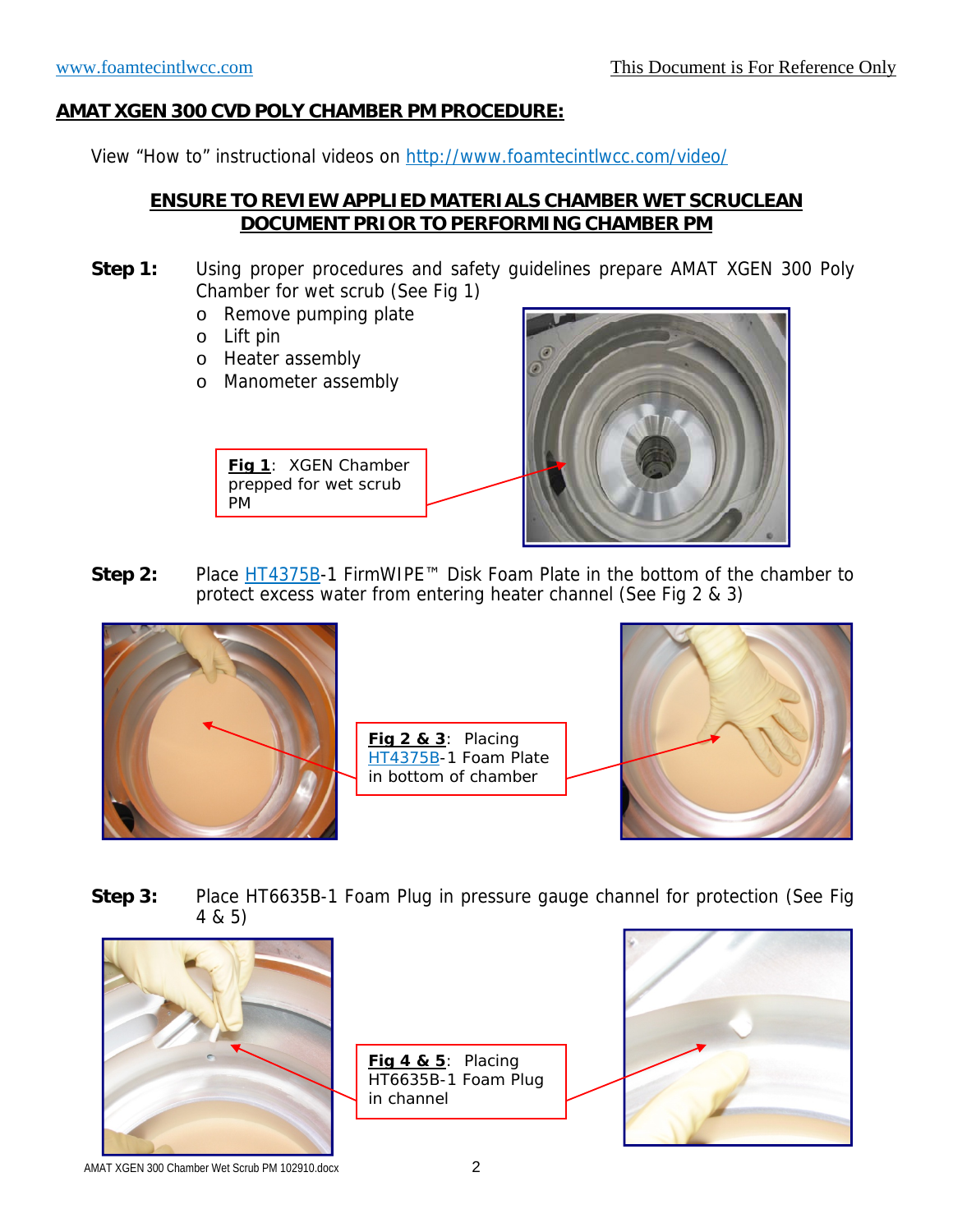- **Step 4:** Fill FT1301 Plastic Sealed Container with approximately 3" to 4" of DI water
- Step 5: Place HT4754 UltraSOLV<sup>®</sup> Sponge and HT4580D-1 800 Grit Diamond ScrubPAD in container of DI water to moisten (See Fig 6)



- **Step 6:** Use damp UltraSOLV<sup>®</sup> Sponge to wipe a small area within the XGEN Chamber that is to be scrubbed. Keep area moist with DI water during scrub
- **NOTE: MAY WANT TO REDUCE CHAMBER BODY TEMPERATURE TO HELP KEEP DI WATER FROM EVAPORATING QUICKLY** (See Fig 7)

**Fig 7**: Wiping a small area within XGEN Chamber



**Step 7:** Use HT4580D ScrubPAD lightly dampened with DI water to SCRUB the moistened area within XGEN Chamber to remove deposition buildup (See Fig 8)

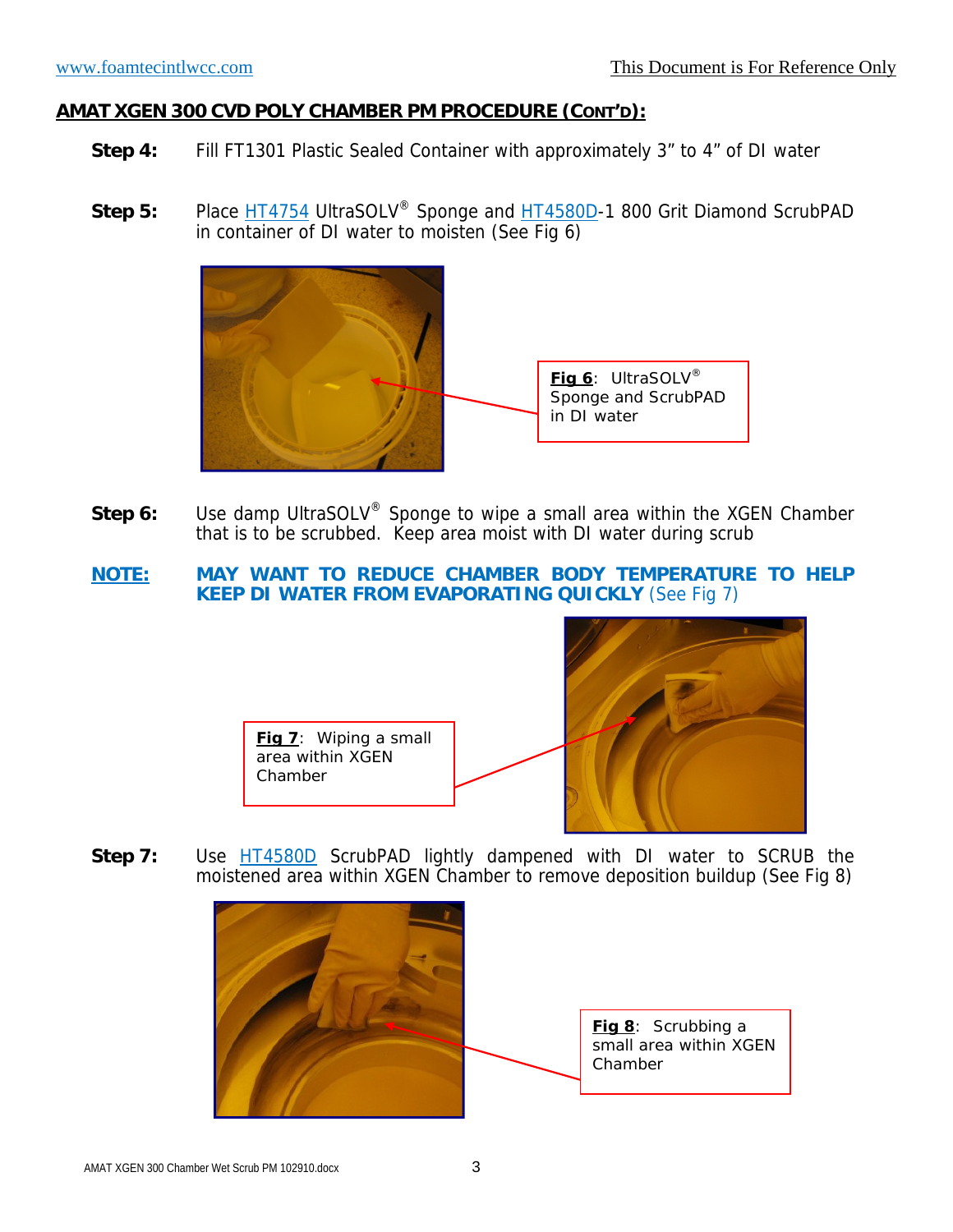- **Step 8: WIPE** with the UltraSOLV® Sponge while scrubbing to keep area moist and to remove deposition buildup from chamber body
- **Step 9:** Return UltraSOLV® Sponge and Diamond ScrubPAD to container of DI water periodically to help keep products moist
- **NOTE: ENSURE NOT TO PUT EXCESSIVE DI WATER ON CHAMBER BODY, JUST ENOUGH TO KEEP SCRUBBED AREA MOIST**
- **Step 10:** As Diamond ScrubPAD begins to load up with deposition, pull across UltraSOLV<sup>®</sup> Sponge to unload ScrubPAD (See Fig 9, 10 & 11)



**Fig 9**: ScrubPAD Loaded with Deposition



**Fig 10**: Pull ScrubPAD across UltraSOLV® Sponge



**Fig 11:** Unloaded **ScrubPAD** 

**Step 11:** Rinse UltraSOLV<sup>®</sup> Sponge in DI water to remove as much deposition as possible from sponge (See Fig 12 & 13)



**Step 12:** Using the same technique described above, use the HT179080D-1 ScrubTIP<sup>®</sup> to scrub the deposition off of all the hard to reach areas and tight corners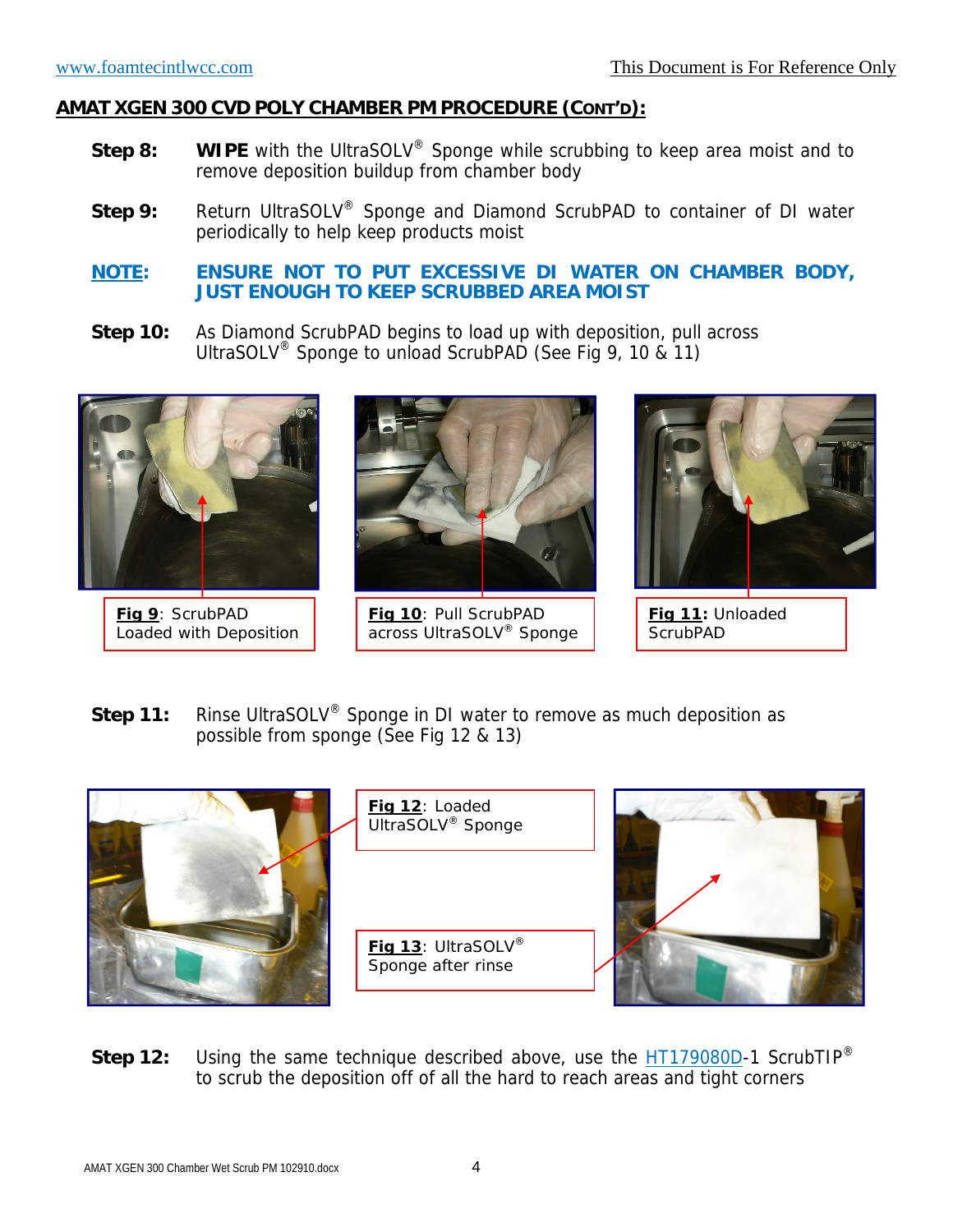**Step 13:** Use the **HT174913PD-1** ScrubTIP<sup>®</sup> 1350 Grit Diamond to polish out any scratches in the o-ring grove and to remove deposition from other hard to reach areas (See Fig 14)



- **Step 14:** Repeat steps 6 13, scrubbing the remaining areas of the XGEN Poly Chamber, rinsing UltraSOLV® Sponge and unloading 800 Grit Diamond ScrubPAD as necessary
- **Step 15:** Concentrate on the areas where there is deposition buildup, may not be necessary to scrub all areas of chamber, such as pump channel (See Fig 15)



**Step 16:** When **HT4580D** 800 Grit Diamond ScrubPAD appears worn, replace with second HT4580D ScrubPAD and continue chamber scrub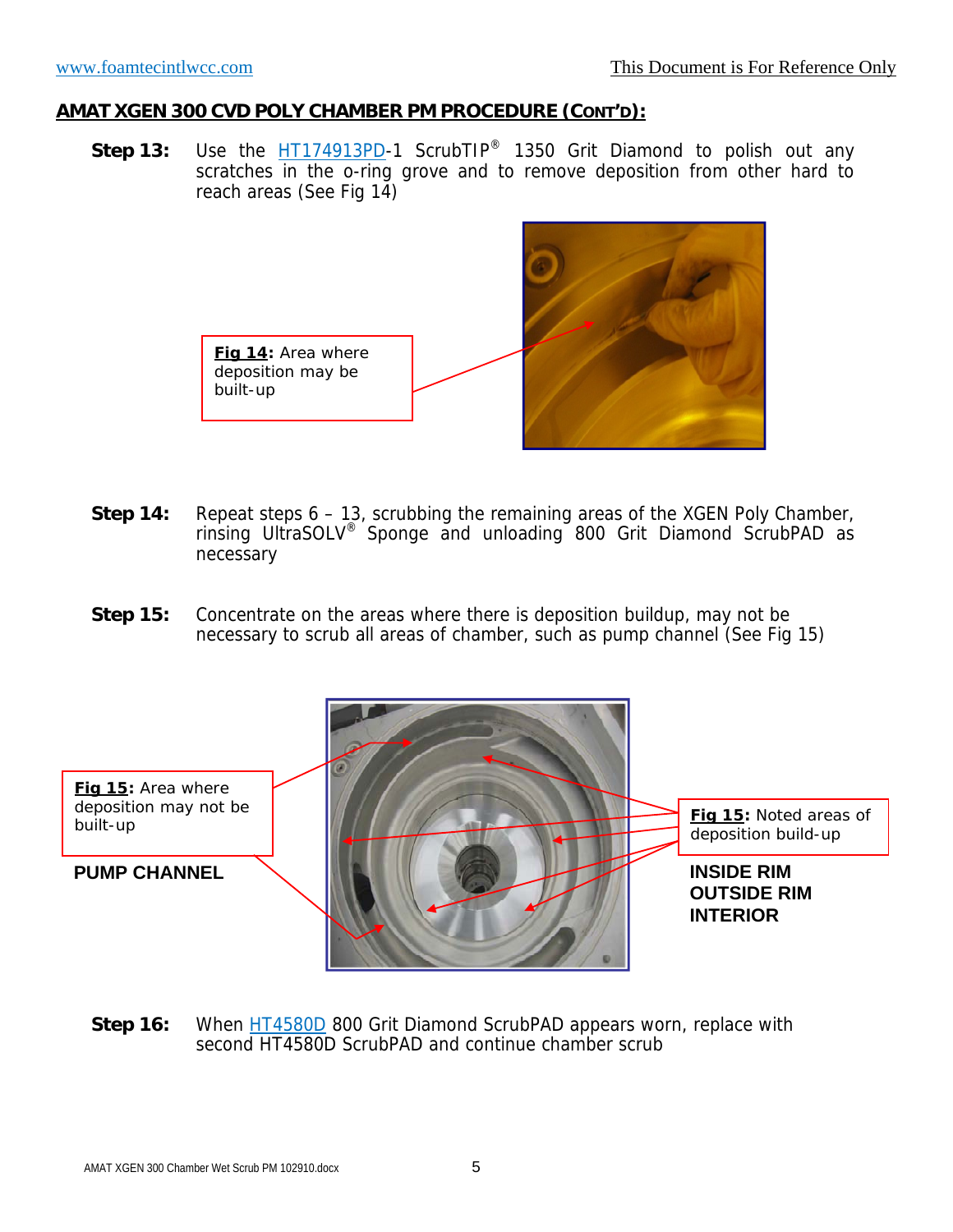- **Step 17:** XGEN Chamber scrub portion of PM should take 30 to 45 minutes to complete
- **Step 18:** When scrub portion of PM is complete, replace DI water with fresh DI water and rinse-out UltraSOLV® Sponge in fresh DI water
- **Step 19:** Take UltraSOLV<sup>®</sup> Sponge and perform an entire XGEN Chamber wipe in preparation to perform **FINAL SCRUB** with HT4518D-1 180 Grit Diamond ScrubPAD

#### **IMPORTANT NOTE**

#### **FINAL SCRUB PORTION OF PROCEDURE IS A VERY CRITICAL STEP AND MUST BE PERFORMED ACCORDINGLY. USING THE 180 GRIT DIAMOND SCRUBPAD GIVES THE XGEN POLY CHAMBER THE REQUIRED RA (ROUGHNESS AVERAGE) WHICH CORRELATES TO THE SPECIFIED EMISSIVITY NEEDED FOR PROPER TOOL PERFORMANCE**

- **Step 20:** Using the same technique as described above in steps 6 13, take the HT4518D ScrubPAD and HT179018D-1 180 Diamond Grit ScrubTIP®, and roughen all of the chamber surface areas that were scrubbed earlier with the 800 Grit Diamond ScrubPAD & ScrubTIPS<sup>®</sup>
- **Step 21:** When roughing up XGEN Chamber is complete, take UltraSOLV<sup>®</sup> Sponge and perform an entire XGEN Chamber wipe in preparation to perform **FINAL WIPE**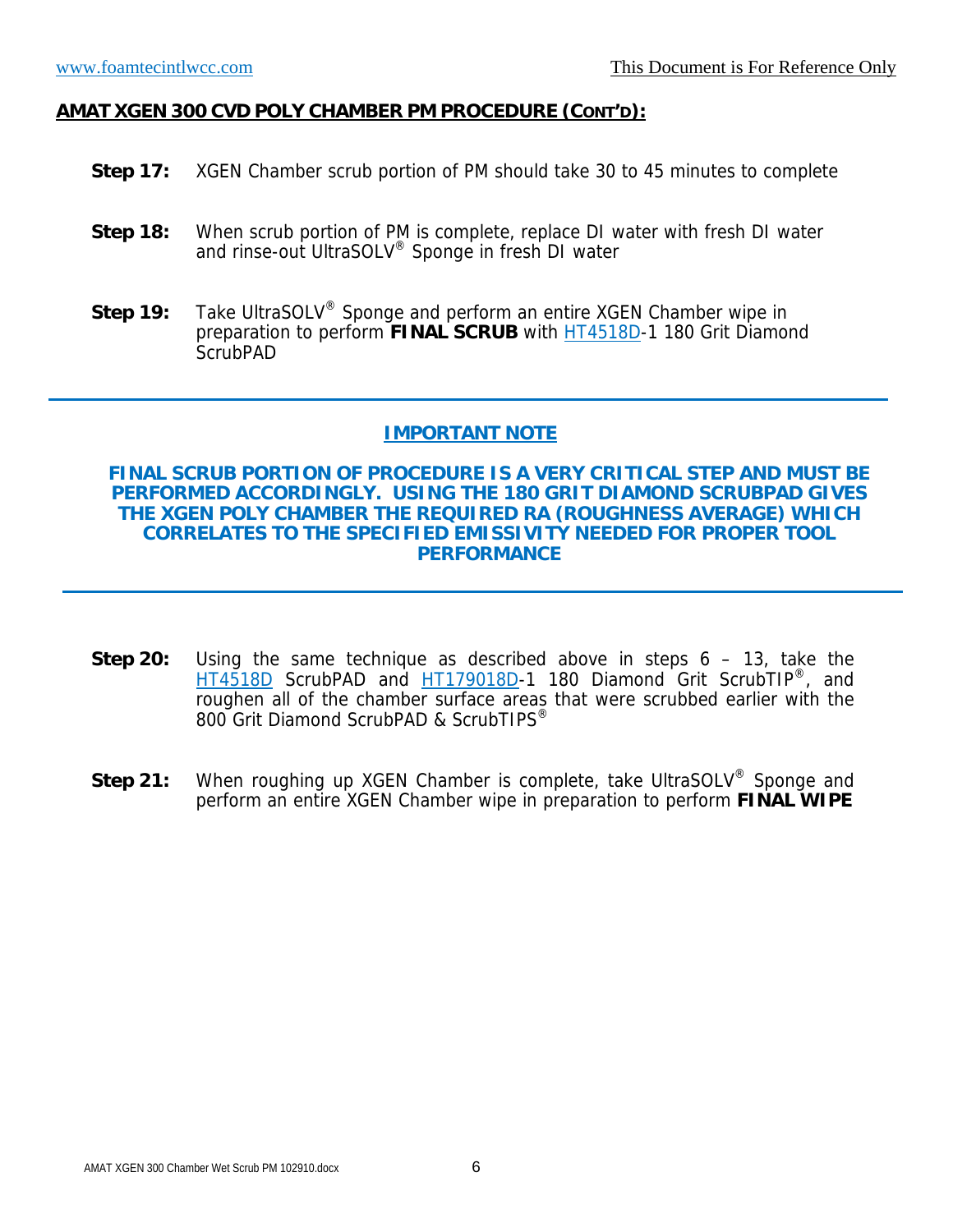# **AMAT XGEN 300 CVD POLY CHAMBER FINAL WIPE:**

### **IMPORTANT NOTE**

**IN ORDER TO ACHIEVE AN EFFICIENT TOOL RECOVERY, THE FINAL WIPE PORTION OF THIS PROCEDURE MUST BE FOLLOWED USING THE FOAMTEC INTERNATIONAL HT5790S MiraWIPES®. THE CHARACTERISTICS OF THE MICROFIBER MiraWIPE® WILL REMOVE MORE DEPOSITION THAN ANY STANDARD FAB WIPER, HELPING TO REDUCE PARTICLE LEVELS DURING RECOVERY** 

**NOTE:** Figure below shows how much more deposition the Foamtec International MiraWIPE<sup>®</sup> can remove from a critical surface compared to the standard fab wiper, making the MiraWIPE® FINAL WIPE PROCEDURE the most **CRITICAL STEP** of the PM procedure (See Fig 16a & 16b)





**Fig 16b:** Particles picked up using HT5790S MiraWIPES® after completely wiping with current fab wiper

**MiraWIPES® are the KEY STEP for DEFECT REDUCTION and IMPROVED TOOL RECOVERY**

- **Step 22:** Remove foam plug from pressure gauge channel and foam plate from bottom of XGEN Chamber
- **Step 23:** Fold the **HT5790S** MiraWIPES<sup>®</sup> into quarters and apply IPA to the MiraWIPES<sup>®</sup>, then wipe entire XGEN 300 Poly Chamber – **Continue wiping using 5 to 7 MiraWIPES®. The final MiraWIPE® should show no more deposition left throughout chamber**

#### **AMAT XGEN 300 CVD POLY CHAMBER FINAL WIPE (CONT'D):**